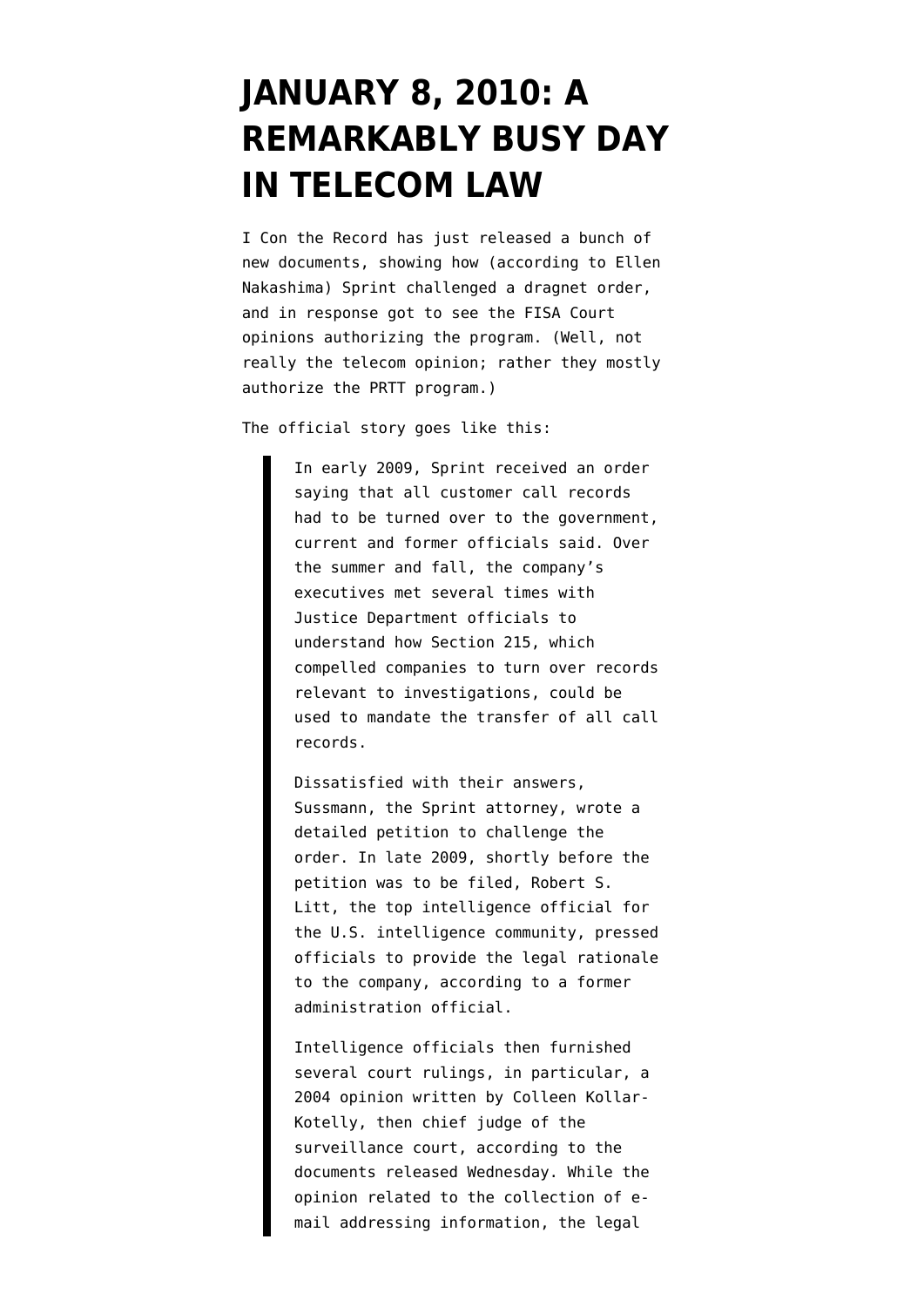rationale was identical.

```
But there are a few more details I find
exceedingly interesting.
```
First, here's what the government [declassified](http://www.dni.gov/files/documents/0514/FISC%20Order%20Granting%20Motion%20to%20Unseal%20Records.pdf) in response to Sprint's challenge:

- Colleen Kollar-Kotelly's July 24 [14], 2004 opinion (the government is only now admitting the date)
- Response to Orders for Additional Briefing (it's unclear whether this is PRTT or phone dragnet, but given the order, I'm guessing PRTT)
- Opinion (again, it's unclear whether this is PRTT or phone dragnet)
- The original application for the dragnet, including all exhibits, and the original dragnet order (note, we've not seen all the exhibits)
- The application, including all exhibits, the Primary Order, and Reggie Walton's supplemental order finding the phone dragnet did not violate ECPA

That is, not only the opinions authorizing the "relevant to" bullshit used to justify the program, but also the opinion stating that the dragnet did not violate ECPA.

And here's the other thing I find so interesting. The motion to unseal the records is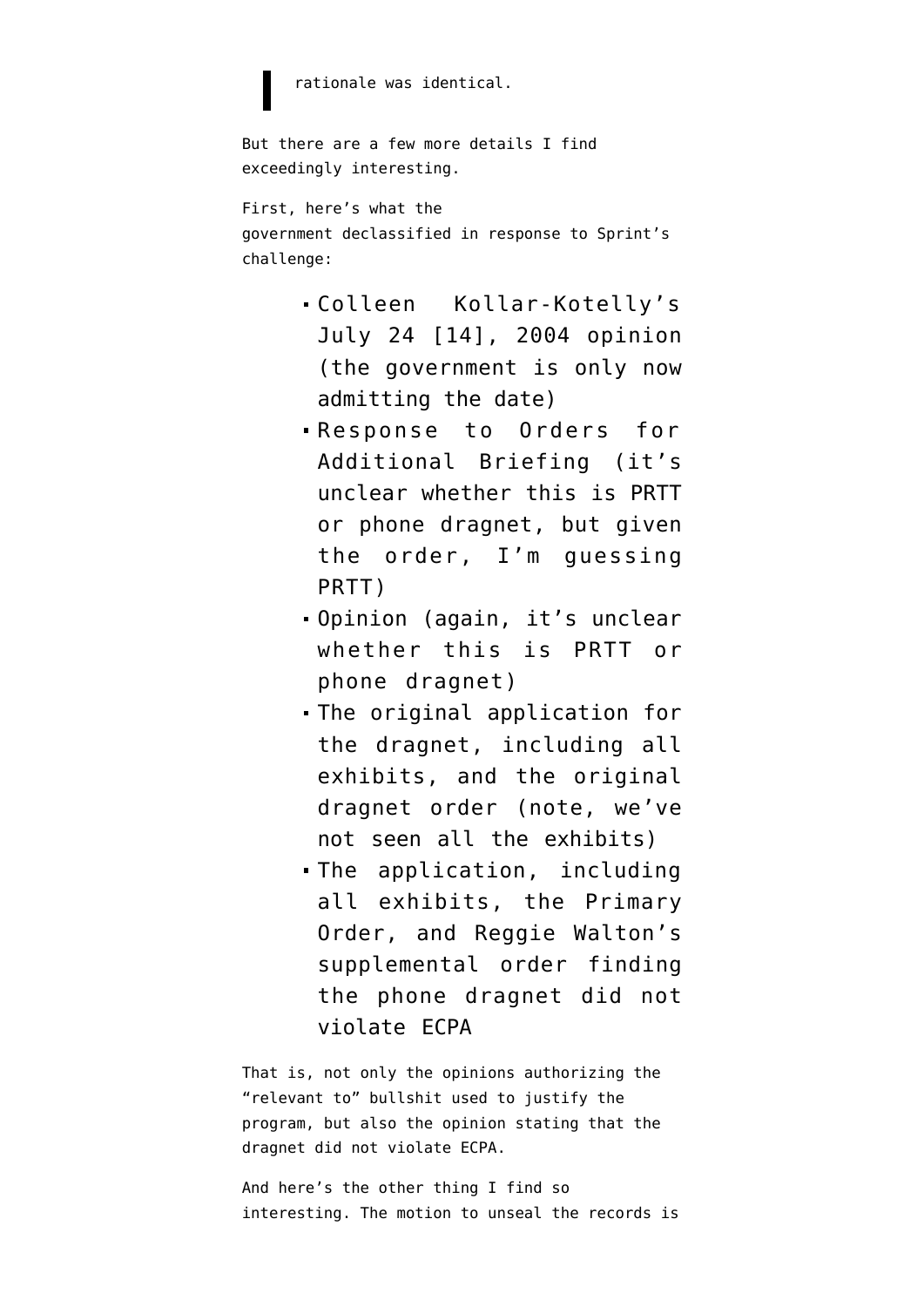dated January 7, 2010. The motion for more time, the order granting it, and the order approving the unsealing of the records were all dated January 8, 2010.

January 8, 2010, January 8, 2010, January 8, 2010.

On January 8, 2010, DOJ's OLC issued an [order](http://www.emptywheel.net/2010/02/15/the-exigent-letter-olc-opinion/) finding that ECPA permitted telecoms to hand over toll records to the government voluntarily for certain kinds of investigations. OLC wrote that opinion because DOJ Inspector General Glenn Fine had been investigating National Security Letters (and, oh by the way, Section 215) for years, and found big problems, at least, with the paperwork FBI handed 3 telecoms who were living onsite at FBI. We found out about the order almost immediately, when Fine [issued](http://www.justice.gov/oig/special/s1001r.pdf) his report later that month.

I've long suspected that Reggie Walton only considered the ECPA question both because of Fine's ongoing NSL investigation but, probably, also because of whatever conclusions Fine drew in his examination of the illegal wiretap program (I suspect FISC only considered financial records for the same reason, Fine's 215 investigation in 2010) and potentially his ongoing investigations of Section 215.

And now we know that just as Fine was raising real questions about the legality of the incestuous record-sharing the government and the telecoms had been engaged in for years (one that's about to start again with the new "reformed" dragnet), Sprint not only demanded the underlying records authorizing the dragnet, but even the supplemental opinion finding the dragnet didn't violate ECPA.

Here's what I wrote 4 years ago about that OLC opinion.

> As I will explain at length later, this OLC opinion may not relate exclusively to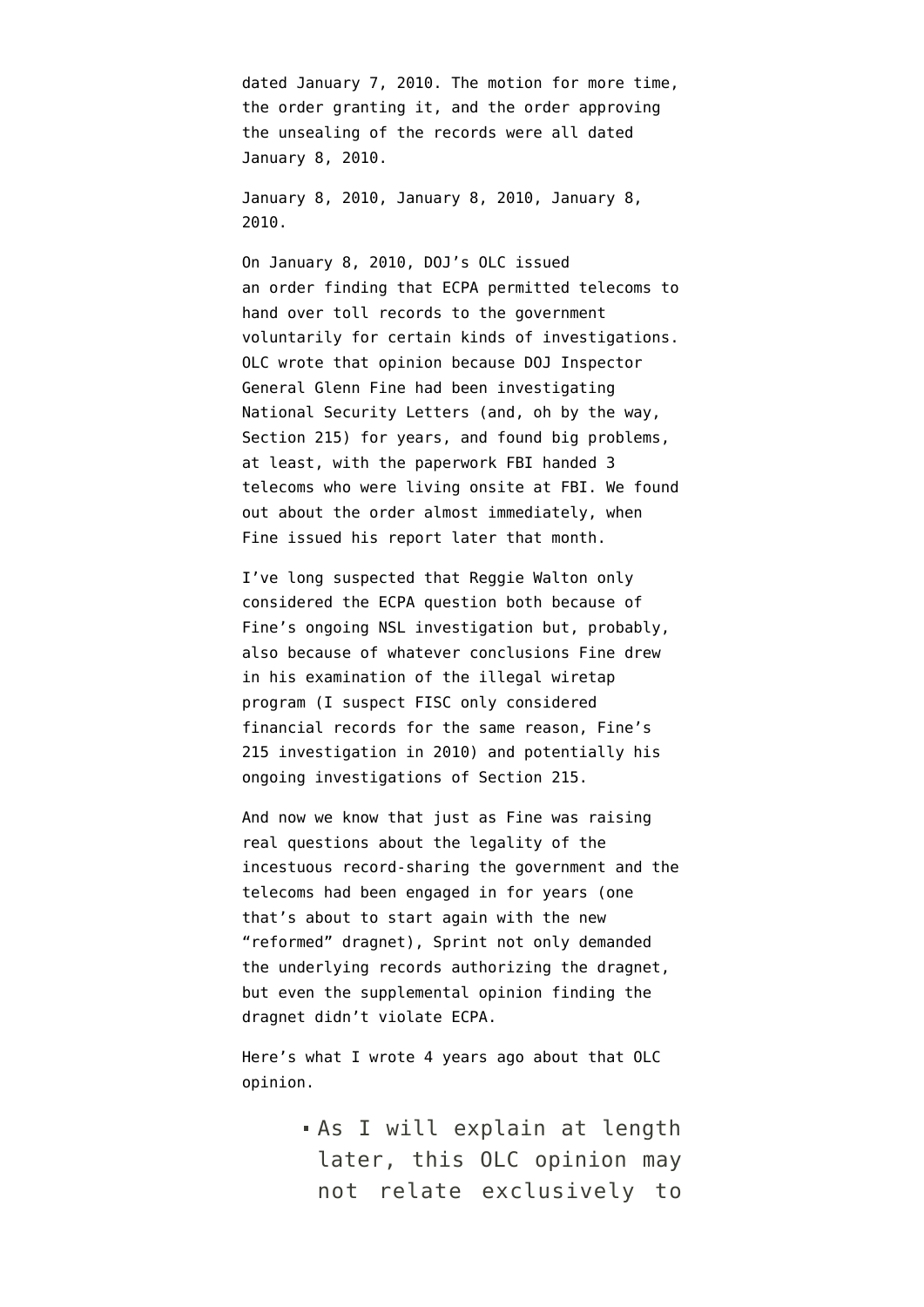the use of exigent letters, not least because Inspector General Glenn Fine appears worried the FBI will use it prospectively, not just to retroactively rationalize abuses from the past.

- Fine appears to disagree whether the FBI has represented what it was doing with exigent letters honestly in its request for an opinion to the OLC. This is at least the second time they have done so, Fine alleges, in their attempts to justify these practices. In this case, the dispute may pertain to whose phone records they were, what was included among them, and whether they pertained to an ongoing investigation.
- My guess is that the OLC opinion addresses whether section 2701 of the Stored Communications Act allows electronic communication providers to voluntarily provide data to someone above and beyond the narrow statutory permission to do so in 2702 and 2709 of the Act.
- Whatever the loophole FBI is exploiting, it appears to be a use that would have no